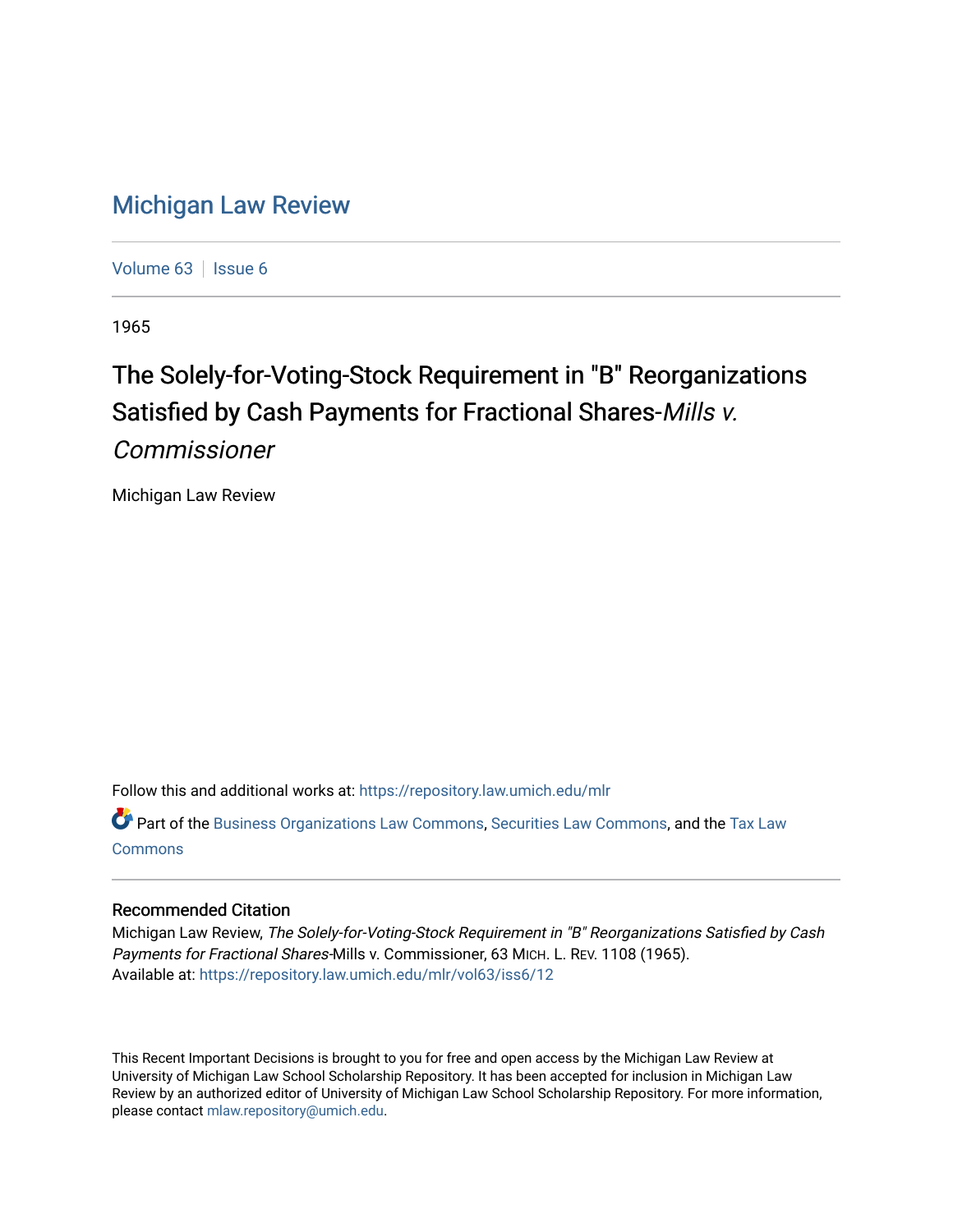**The Solely-for-Voting-Stock Requirement** in "B" **Reorganizations Satisfied by Cash Payments for Fractional** *Shares-Mills v. Commissioner\** 

The Internal Revenue Code requires recognition of gains or losses realized upon a sale or exchange of property.1 An exception to this general rule is found in section  $3\overline{5}4(a)(1)$ , the basic nonrecognition provision for stock-for-stock reorganizations. This sec-

<sup>• 331</sup> F.2d 321 (5th Cir. 1964).

<sup>1,</sup> JNT. R.Ev. CODE OF 1954, § 1002.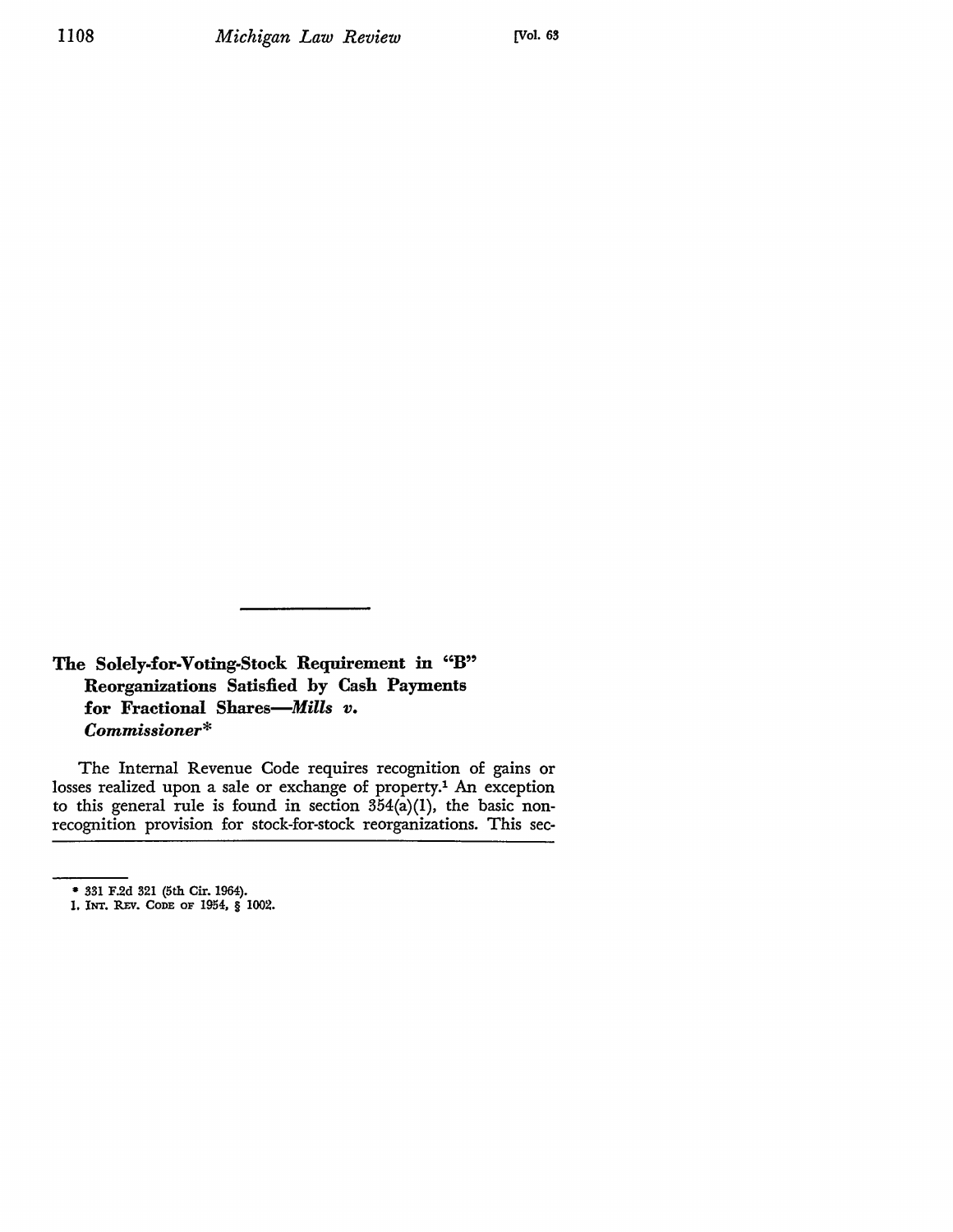tion provides that a stockholder need not recognize gains or losses "if stock or securities in a corporation a party to a *reorganization* are, in pursuance of the plan of reorganization, exchanged *solely for stock or securities* in such corporation or in another corporation a party to the reorganization."2 However, before section 354 can be reached, the exchange must satisfy one of the definitions of reorganization found in section 368.3 Unless one of these definitional requirements is met, section 354 will be inapplicable and all gains and losses must be fully realized. On the other hand, even though section 368 is satisfied, section 354 will not be applicable if property other than stock or securities has been transferred to a shareholder in the acquired corporation. In that situation a companion clause, section 356, the so-called "boot" provision, requires total nonrecognition of losses4 and the recognition of gains but in an amount not to exceed the fair market value of the boot received.<sup>5</sup>

This tight interrelationship among sections 368, 354, and 356 has severely limited the possibility of partial nonrecognition in the case of a stock-for-stock "B" reorganization. This type of reorganization is defined in section  $368(a)(1)(B)$  as

"The acquisition by one corporation, in exchange *solely for all or a part of its voting stock* (or in exchange solely for all or a part of the voting stock of a corporation which is in control of the acquiring corporation), of stock of another corporation if, immediately after the acquisition, the acquiring corporation has control of such other corporation (whether or not such acquiring corporation had control immediately before the acquisi- $\text{tion}$ )." $\text{6}$ 

When voting stock is the sole consideration for the stock acquired, the definitional language of section  $368(a)(1)(B)$  is explicitly satisfied, total nonrecognition is provided by section 354, and a shareholder need not resort to section 356 for partial nonrecognition. However, if the acquiring corporation gives up property in addition to its voting stock, it would appear that the definitional Ian-

2. **INT.** REY. CODE OF 1954, § 354(a)(l). (Emphasis added.) The effect of this provision is to defer recognition rather than to eliminate the taxable event. See generally Cavitch, *Reorganization Techniques in Corporate Planning,* 19 Bus. LAw. 429, 432 (1964).

3. INT. REV. CODE OF 1954, § 368(a)(1). There are six kinds of reorganizations. They are commonly referred to as "A," "B," "C," "D," "E" and "F" reorganizations. These letter designations refer to the subsections of  $\S$  368(a)(1) in which they are defined.

4. INT, REY. CODE OF 1954, § 356(c).

5. INT. R.Ev. CODE OF 1954, § 356(a)(l). "Boot" refers to cash or other property which does not qualify as either stock or securities.

6. INT. REV. Code of  $1954$ , §  $368(a)(1)(B)$ . (Emphasis added.) Control is defined as the ownership of stock possessing at least 80% of the total combined voting power of all classes of stock entitled to vote and at least 80% of the total number of shares of all other classes of stock of the corporation. INT. REY. CoDE OF 1954, § 368(c).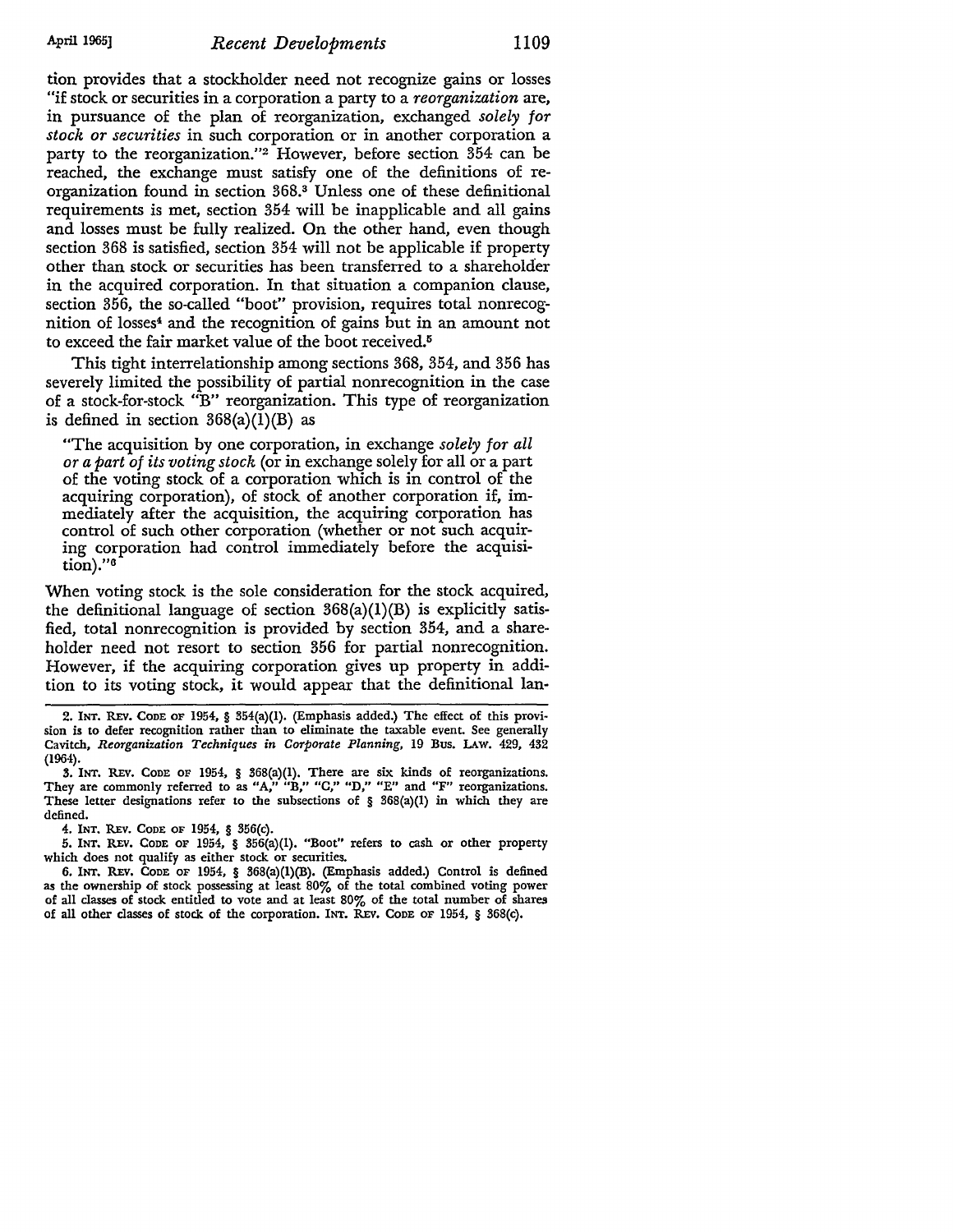guage of section  $368(a)(1)(B)$  is not met. As a result, the transaction does not qualify as a reorganization for purposes of section 354, and 356 can never be reached. Thus, unless boot is permitted under the solely-for-voting-stock definition of section 368(a)(l)(B) itself, section 356 has no operative effect in stock-for-stock "B" reorganizations and gains and losses are fully recognized.<sup>7</sup>

In *Helvering v. Southwest Consol. Co.*,<sup>8</sup> which arose in the context of a stock-for-property "C" reorganization, the United States Supreme Court construed language identical to that now found in section  $368(a)(1)(B)$ <sup>9</sup> and held that "'solely' leaves no leeway. Voting stock plus some other consideration does not meet the statutory requirement."10 In addition, until recently, lower court cases which had explicitly ruled on the solely requirement in the context of a "B" reorganization had followed the *Southwest Consol.* decision.<sup>11</sup> Thus, even fractional interests in "B" reorganizations had to be handled so that no cash flowed directly from the acquiring corporation to the shareholders of the acquired corporation.12 However,

8. 315 U.S. 194 (1942).

9. The relevant statute in the *Southwest Consol. Co.* case, *supra* note 8, was the Revenue Act of 1934. In that act the stock-for-stock "B" reorganization and the stock. for-property "C" reorganization were defined in the same subsection as follows: "The term 'reorganization' means . . . (B) the acquisition by one corporation in exchange *solely for all or a part of its voting stock:* of at least 80 per centum of the voting stock and at least 80 per centum of the total number of shares of all other classes of stock of another corporation; *or* of substantially all the properties of another corporation. . . " Revenue Act of 1934, ch. 277,  $\S$  112(g)(1)(B), 48 Stat. 705. (Emphasis added.) In 1939 the "B" reorganization was separated from the "C" reorganization definition. See Int. Rev. Code of 1939, §§ 112(g)(1)(B),(C), 53 Stat. 870 (now INT. REV. CODE OF 1954, §§ 368(a)(l)(B),(C)).

10. Helvering v. Southwest Consol. Co., 315 U.S. 194, 198 (1942). *Accord,* Central Kan. Tel. Co. v. Commissioner, 141 F.2d 213 (10th Cir. 1944); Pressed Steel Car Co. v. Commissioner, 3 T.C. 1293 (1944), *affd per curiam,* 152 F.2d 280 (3d Cir. 1945), *cert. denied,* 328 U.S. 838 (1946).

11. See, *e.g.,* Commissioner v. Air Reduction Co., 130 F.2d 145 (2d Cir.), *cert. denied,*  317 U.S. 681 (1942) (alternative holding); Hubert E. Howard, 24 T.C. 792 (1955), *retld on other grounds,* 238 F.2d 943 (7th Cir. 1956).

12. The arrangements for handling fractional interests which have been permitted without recognition of gain include the following: (1) payments of cash by the acquired corporation to its shareholders so that the acquiring corporation need not issue fractional shares (see Southland Ice Co., 5 T.C. 842 (1946)); (2) payment of cash by the shareholders of the acquired corporation to the acquiring corporation sufficient to subscribe to an additional whole share (see Merritt, *Tax-Free Corporate Acquisitions -.The Law and the Proposed Regulations,* 53 MICH. L. REv. 911, 934-35 (1955)); (3) issuance by the acquiring corporation of script redeemable for full shares (see Rev. Rul. 55-59, 1955-1 CUM. BuLL. 35); (4) purchase by the acquiring corporation or its agent, at the direction of a shareholder entitled to a fractional share, of an additional fraction to make a whole share (Mills v. Commissioner, 331 F.2d 321, 324

<sup>7.</sup> In Howard v. Commissioner, 238 F.2d 943 (7th Cir. 1956), it was held that the boot provisions of § 112(c) of the 1939 Code (now INT. REv. CODE OF 1954, § 356(a)(l)) were applicable even though there was no reorganization under § 112(g)(1)(B) (now INT. REV. CODE OF 1954, § 368(a)(l)(B)). The United States Supreme Court overruled the *Howard* decision in Turnbow v. Commissioner, 368 U.S. 337 (1961), but did not decide the issue of whether some boot might be allowed under § 112(g)(l)(B). *Id.* at 344. See generally Note, 71 YALE L.J. 1316 (1962).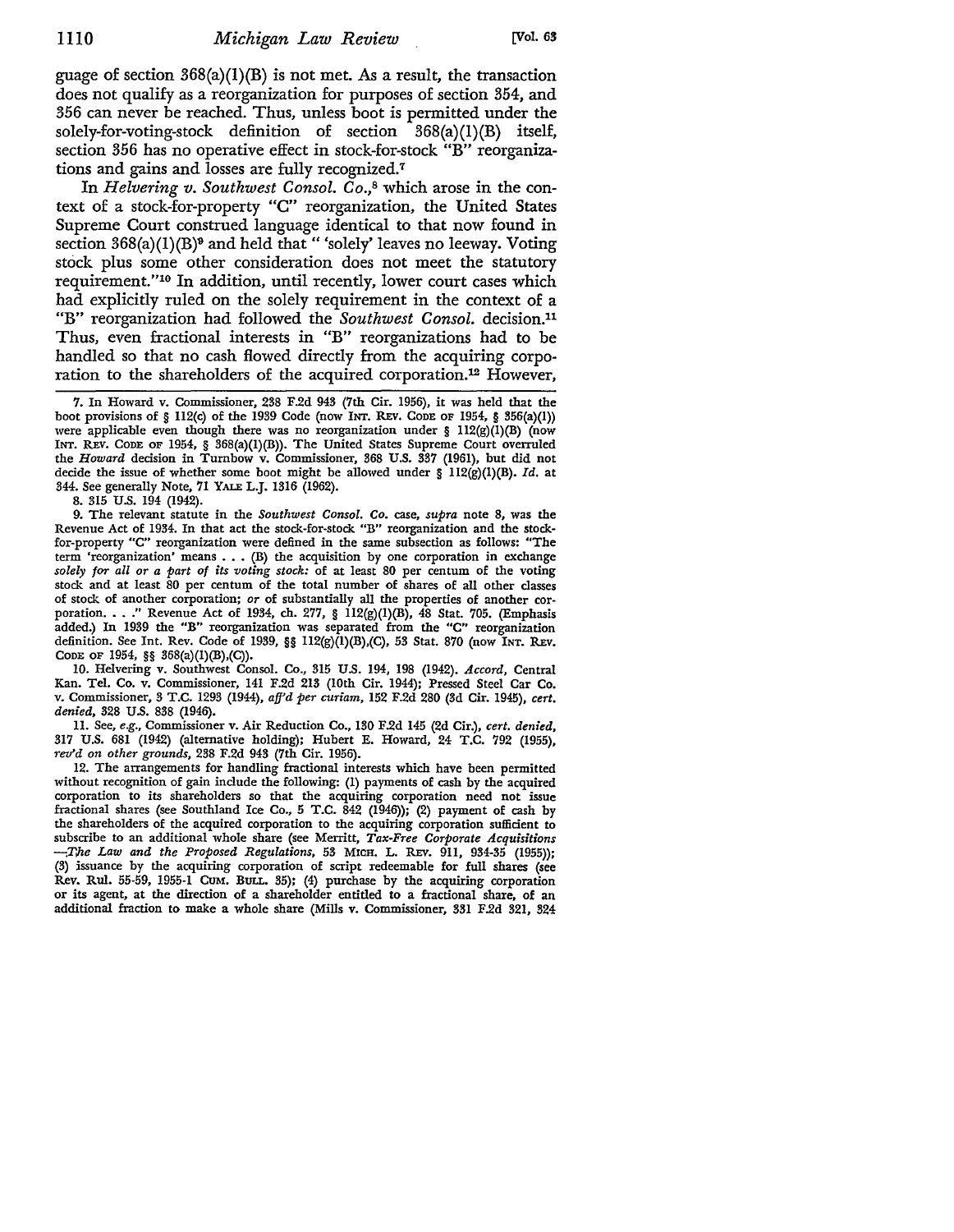in the recent case of *Mills v. Commissioner13* the Court of Appeals for the Fifth Circuit successfully prevented the harsh tax treatment which may result when "solely" is given its literal meaning in a situation where a minimal amount of boot is paid for fractional interests in a transaction that is, in substance, a "B" reorganization.<sup>14</sup>

In the *Mills* case, General Gas Corporation agreed to transfer some of its voting stock in exchange for taxpayers' shares in three small gas companies. The agreement provided that if the value of the acquired corporations' stock, as determined by audit, was not evenly divisible by the fourteen dollar valuation of General's shares, a cash payment would be made in lieu of fractional shares. In return for their shares, each taxpayer received twenty-seven dollars in cash in addition to voting shares of General valued at 29,912 dollars. When the taxpayers did not report any income for this transaction in their federal income tax returns, the Commissioner of Internal Revenue assessed deficiencies on the theory that the transaction failed to qualify as a "B" reorganization. The Tax Court ruled for the Commissioner, holding that a plan of reorganization did exist but that the exchange was not solely for voting stock and, therefore, did not qualify as a "B" reorganization.<sup>15</sup> In reversing the Tax Court decision, the Court of Appeals for the Fifth Circuit held that the cash paid was not additional consideration within the mean-

(5th Cir. 1964)); (5) sale of a fractional share by the acquiring corporation or its agent for the account of shareholders in the acquired corporation. *(Ibid.)* 

Two other arrangements seem permissible under the "B" definition. The acquired corporation could issue sufficient additional shares to its shareholders prior to the 'reorganization so that the relative value of shares in the acquired and acquiring corporation would be such that the exchange could be carried out in terms of whole shares, or the acquiring corporation could actually issue fractional shares which it would later repurchase from the former shareholders of the acquired corporation.

For a full discussion of these arrangements, see Rubenfeld, *Handle Expenses, Fractional Shares, Escrows in Reorganization With Great Care,* 15 J. TAXATION 66 (1961).

13. 331 F.2d 321 (5th Cir. 1964). See Kanter, *Does Small Amount of Cash Boot Kill B-type Reorganization?,* 21 J. TAXATION 24 (1964).

14. The *Mills* case is the first dealing with the interpretation of "solely" to arise under the 1954 Code. It would seem that the interpretation under the 1954 Code would be the same as under the 1939 Code because the relevant language is unchanged. However, several commentators have argued that in order to satisfy  $\S$  368(a)(l)(B) of the 1954 Code only 80% of that which passes to stockholders of the acquired corporation need be stock. The remaining 20% may be paid in cash or other nonqualifying property. See Kanter, *Cash in a "B" Reorganization-Effect of Cash Purchases on "Creeping" Reorganization,* 19 TAX L. REv. 441 (1964); Kanter, *Boot of \$27 Kills B-type Reorganization-De Minimis Rule Does Not Apply,* 18 J. TAXA· TION HIS, 140 (1963); Kanter, *CA-9 Says Boot Makes B Reorganization Impossible,* 14 J. TAXATION 222, 226 (1961); Merritt, *supra* note 12, at 928-29. As yet, this position has not been adopted by any court.

15. Richard M. Mills, 39 T.C. 393 (1962). Three judges concurred, holding that the transaction was an outright sale. Six judges dissented on the theory that the cash paid for fractional shares was not additional consideration within the meaning of the statute.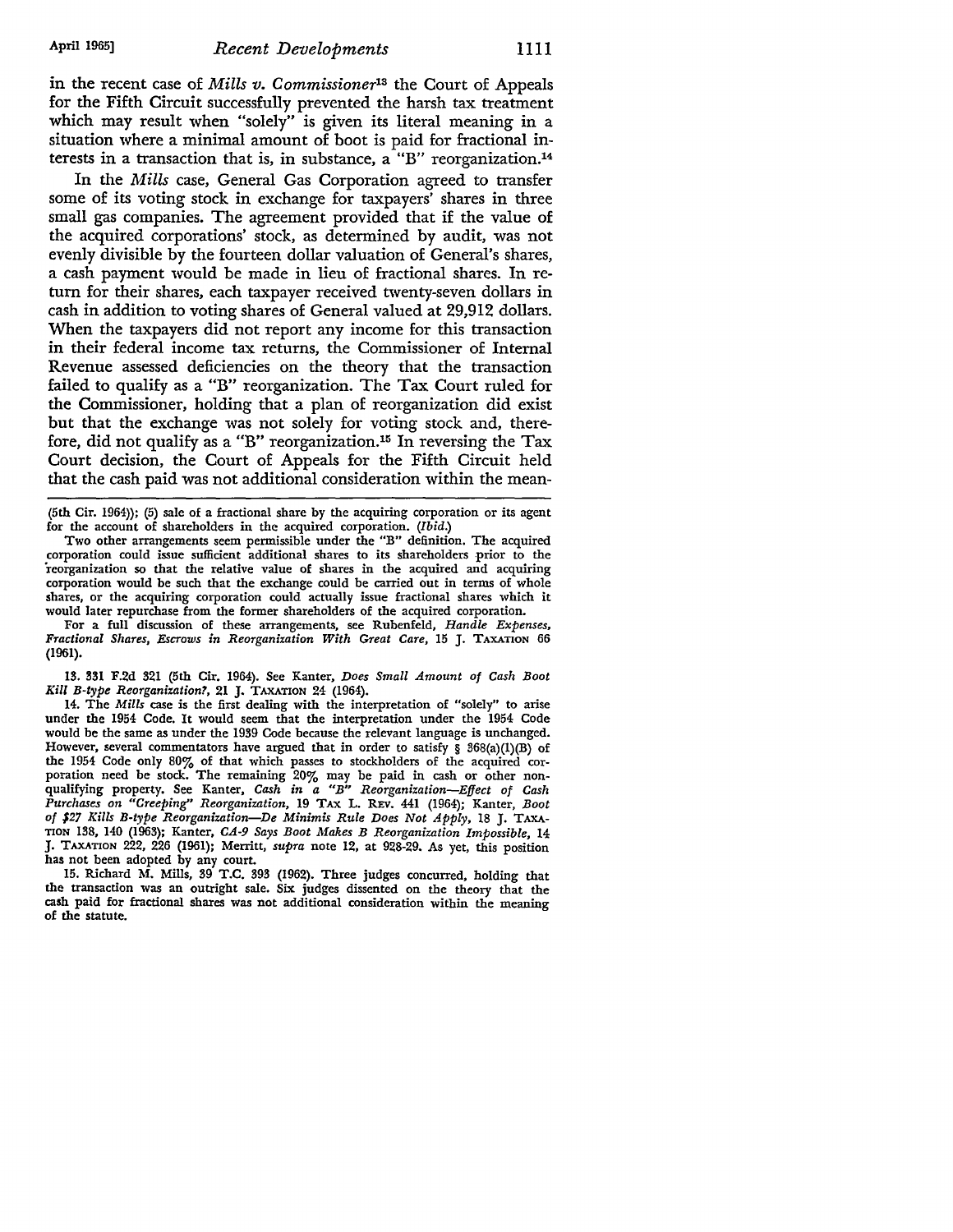ing of the "B" definition and that the exchange did qualify as a stock-for-stock "B" reorganization.16

The court of appeals in *Mills* did not indicate the tax consequences of its determination. As a result, the exact theory employed by the court to sustain its decision and the breadth of the holding are not easily ascertainable. Arguably, the court reached its decision by ignoring the cash payments for purposes of the "B" definition, although viewing the cash as taxable boot for purposes of section 356.17 Alternatively, the court may have treated the cash received as if it were voting stock, thereby affording total nonrecognition to the transaction under section 354.18 If either of these interpretations is correct, it would seem that the *Mills* decision stands for the proposition that direct cash payments from an acquiring corporation are permissible not only in the fractional share context but also in a broader undefined category of cases. However, neither of these theories seems likely. In view of the fact that the court relied heavily upon the similarity of the method used in *Mills* to handle fractional interests and those currently permitted in conjunction with a "B" reorganization,19 it would seem that the court treated the transaction as if the shareholders of the acquired corporation received fractional shares and immediately sold them to the acquiring corporation. Under this interpretation, the holding in Mills would appear to be limited to the fractional share context.

Although the use of a fiction does not alter the fact that the *Mills*  decision is contrary to the express language of section  $368(a)(1)(B)$ and the apparent import of the Supreme Court's language in the *Southwest Consol.* case, the court of appeals reached a very sensible result. In permitting direct cash payments for fractional shares the court has not only sanctioned the simplest and most efficient method of handling fractional interests but also seems to have fostered,

19. See note 12 *supra.* 

<sup>16.</sup> Mills v. Commissioner, 331 F.2d 321 (5th Cir. 1964).

<sup>17.</sup> This is probably not the correct interpretation of the *Mills* decision because it seems to be an application of the so•called *de minimis* rule, which the court said it would not consider. See Mills v. Commissioner, *supra* note 16, at 325. The Tax Court expressly rejected the *de minimis* rule. Richard M. Mills, 39 T.C. 393, 401 (1962). However, there is secondary authority to the effect that a *de minimis* rule is applicable to § 368(a)(l)(B). See 3 MERTENS, FEDERAL INCOME TAXATION, § 20.89, at 324 (Zimet & Weiss rev. 1957).

<sup>18.</sup> The taxpayers argued for the adoption of this interpretation. See Brief for Petitioners, pp. 7-9, Mills v. Commissioner, 331 F.2d 321 (5th Cir. 1964). Supporting the possibility that the court adopted this interpretation is the court's statement that "the reorganization involved in these cases qualified under section 368(a)(l)(B) as one involving an exchange of stock solely for stock of another corporation without any additional independent consideration." Mills v. Commissioner, *supra,* at 324. Furthermore, this interpretation would seem to be the import of the dissenting opinion in the Tax Court decision upon which the court heavily relied. See Richard M. Mills, *supra* note 17, at 403 (dissenting opinion).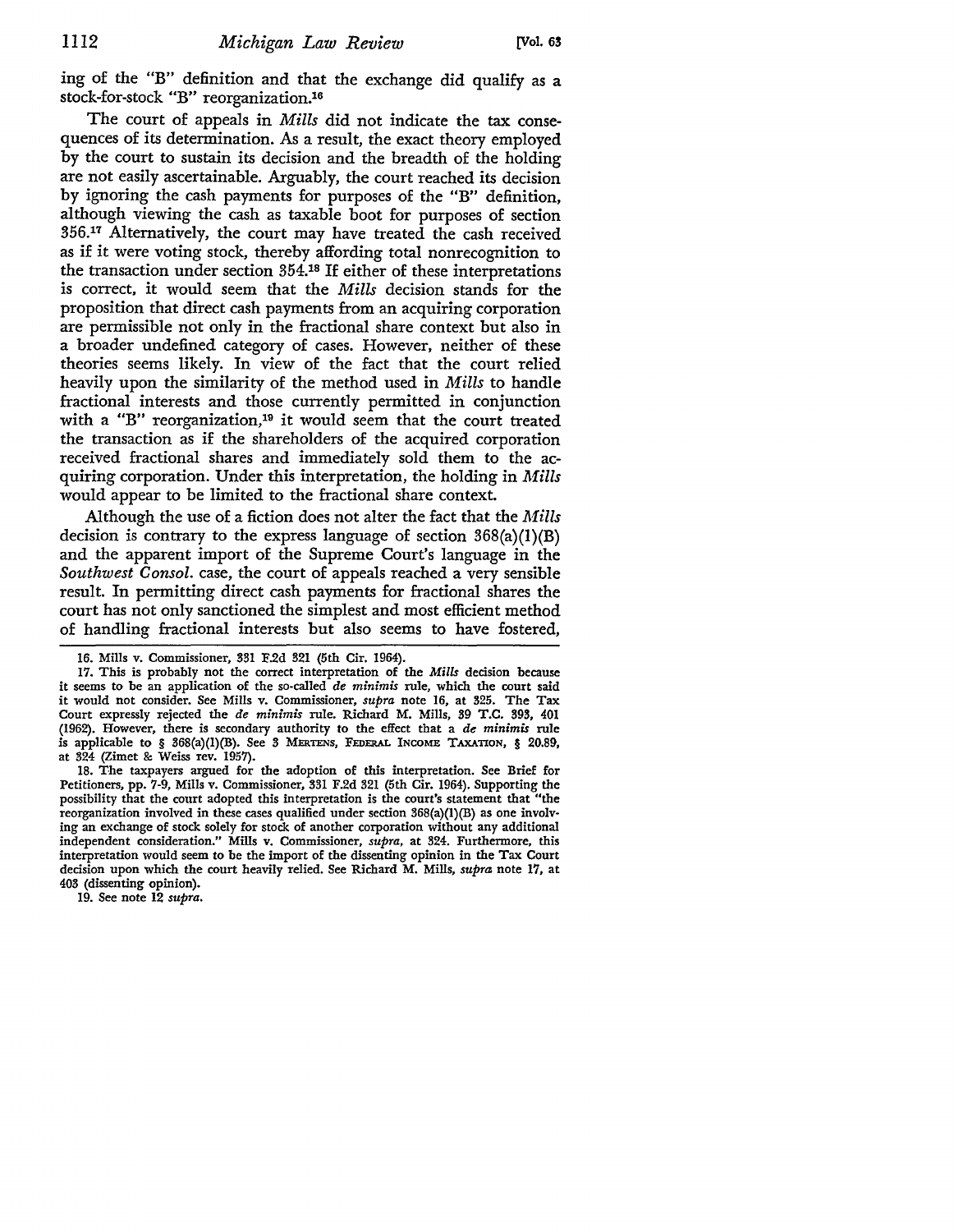rather than frustrated, basic congressional policies with respect to the tax treatment of reorganizations.

Prior to 1934, a corporate readjustment literally qualified as a tax-free reorganization without regard to the type of consideration given by the acquiring corporation.20 One consequence of this definition was that an outright sale of at least a majority of the stock of a corporation could qualify as a reorganization. To prevent this means of avoiding a tax on the sale of property, the courts developed the so-called continuity of interest test. According to this test, a transaction does not qualify as a reorganization unless a substantial part of the consideration received by the shareholders of the acquired corporation consists of an ownership interest in the continuing corporation.21 In 1934, Congress made substantial alterations in this basic statutory pattem.22 One of the changes was to include the solely-for-voting-stock language in the provision which was the predecessor of both the stock-for-stock "B" definition and the stock-forproperty "C" definition.23 In so doing, Congress made it clear that it intended to restrict the nonrecognition treatment of corporate reorganizations to changes in the form of continuing investments.24 However, there is nothing in the legislative history to indicate conclusively why the term "solely" was used or to suggest that the use of solely was intended to prohibit cash payments for fractional shares. In a case like *Mills,* if a court adheres strictly to the "solely" requirement, all gains, even those in excess of boot, must be recognized, and a stockholder may be forced to dispose of his interest in the continuing corporation in order to meet his tax obligation.25

20. See Revenue Act of 1924, ch. 234, § 203(h)(l), 43 Stat. 257: "The term 'reorganization' means (A) a merger or consolidation (including the acquisition by one corporation of at least a majority of the voting stock and at least a majority of the total number of shares of all other classes of stock of another corporation, or substantially all the properties of another corporation)."

The relevant nonrecognition provisions were similar to §§ 354(a) and 356(a)(l) of the 1954 Code. See Revenue Act of 1924, ch. 234 §§ 203(b)(2), (d)(l), 43 Stat. 256, 257.

21. See, *e.g.,* Helvering v. Minnesota Tea Co., 296 U.S. 378 (1935) (stock of corporation making up approximately 55% of the consideration held to satisfy test); Cortland Specialty Co. v. Commissioner, 60 F.2d 937 (2d Cir. 1932) (assets exchanged for cash and short-term notes held not to qualify as a reorganization). See generally PAUL, STUDIES IN FEDERAL TAXATION 91 (1940).

22. See generally Revenue Act of 1934, ch. 277, § 112, 48 Stat. 704.

23. Revenue Act of 1934, ch. 277, § 112(g)(l)(B), 48 Stat. 705. See note 9 *supra.* 

24. See H.R. REP. No. 704, 73d Cong., 2d Sess. 12-14 (1934); S. REP. No. 558, 73d Cong., 2d Sess. 16-17 (1934).

25. On the other hand, under present law, a stockholder may benefit from a strict interpretation of solely by including a small amount of cash in a loss transaction which would otherwise qualify as a "B" reorganization. Although this would appear to create a large loophole, losses to shareholders in the acquired corporation can be no more useful than capital losses in general. See INT. REV. CoDE OF 1954, §§ 1211, 1212.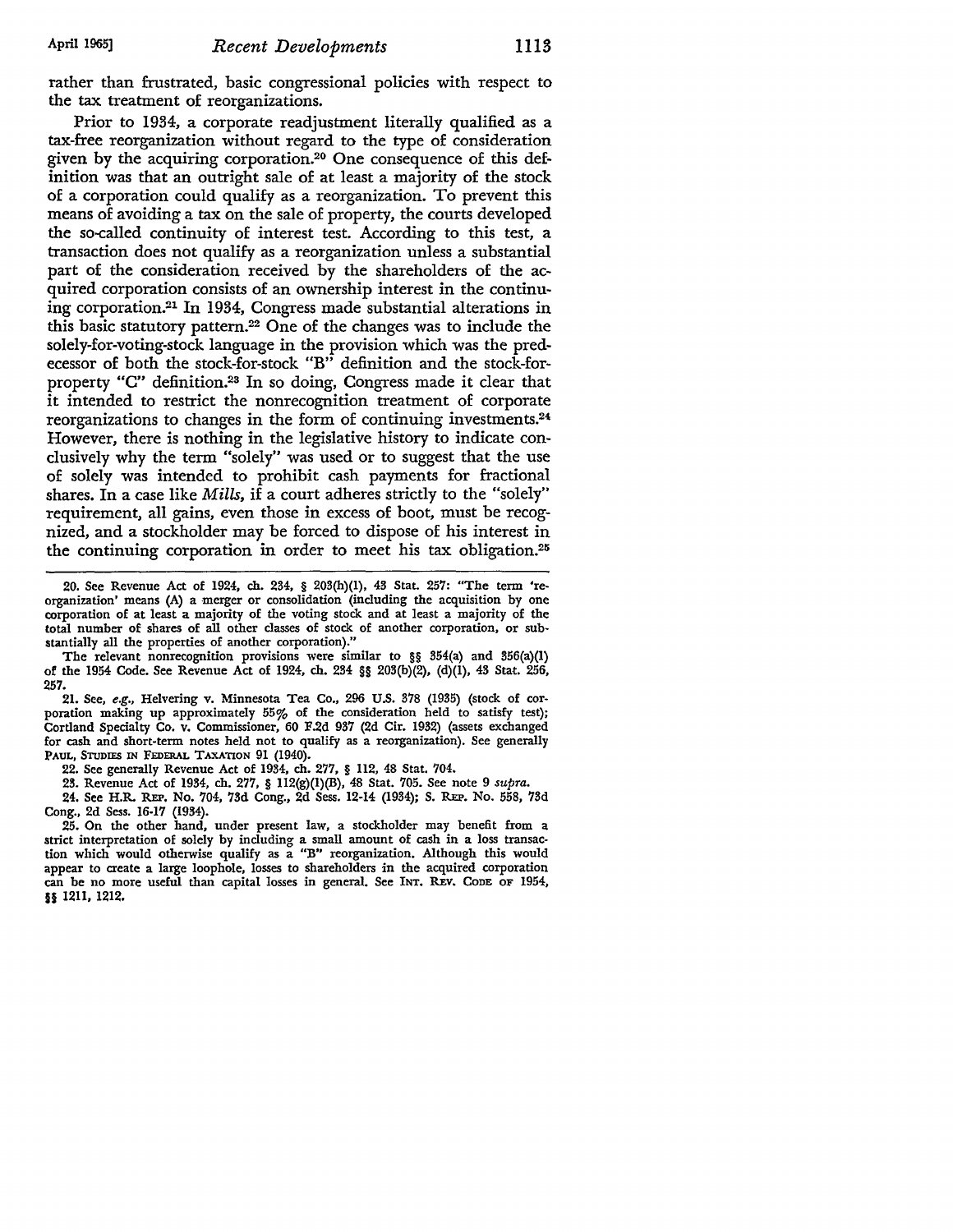Such a result is contrary to the basic philosophy of the nonrecognition provisions that a mere change in form of ownership should not be a taxable event.26 Since cash payments for fractional interests will generally result in only a minimal diminution of the continuing ownership interest, it would seem to be more in conformance with congressional policy to limit the recognition of gains as was done in *Mills.* In addition, the *Mills* decision fosters express congressional intent to minimize interference with legitimate corporate adjustments which tend to strengthen the financial condition of the participating companies.27

Although *Mills* is clearly justified on policy grounds, there is no reason to believe that the Internal Revenue Service will acquiesce in the decision because of the solely-for-voting-stock language in section  $368(a)(1)(B)$ . Therefore, it would be unwise for taxpayers to rely upon *Mills* in planning future "B" reorganizations unless they are prepared to litigate and to risk the very real possibility that another court may not follow *Mills* but may adhere instead to the literal meaning of the "solely" requirement. Thus, in spite of *Mills,* utilization of direct cash payments for fractional interests in "B" reorganizations will continue to be unnecessarily and unreasonably thwarted unless legislative action is taken to amend section 368 so that an exchange otherwise qualifying as a "B" reorganization will not be disqualified because direct cash payments are made for fractional shares.28 Such an amendment would be in accord with basic congressional policy regarding the tax treatment of reorganizations and would facilitate contemplated stock-for-stock "B" reorganizations in which fractional interests are involved. However,

26. See Treas. Reg. § 1.368-l(b) (1955); H.R. REP. No. 704, *supra* note 24, at 14. One of the underlying justifications for this policy is that when a stockholder has only altered the form of his corporate ownership he has received no funds from which to pay a tax. See Barker v. United States, 200 F.2d 223, 230 (9th Cir. 1952).

27. See S. REP. No. 1622, 83d Cong., 2d Sess. 52 (1954); H.R. REP. No. 704, *supra*  note 24, at 14; S. REP. No. 398, 68th Cong., 1st Sess. 14-15 (1924).

28. Congress has previously refused to act on a more extensive proposal which would have relaxed the solely requirement itself to a specified percentage of voting stock. See H.R. 4459, 86th Cong., 1st Sess. § 26 (1959). See generally *Hearings Before the Subcommittee on Internal Revenue Taxation of the House Committee on Ways and Means,* 86th Cong., 1st Sess. 409-16 (1959).

There have been a number of other proposals for the amendment of the solelyfor-voting-stock requirement of § 368(a)(l)(B). See *Hearings Before the Subcommittee on Internal Revenue Taxation of the House Committee on Ways and Means,* 85th Cong., 2d Sess. 2485, 2557 (1958); 2 ALI FED. INC. TAX STAT. §§ x601, x602, x603, x605, comments at 209-10, 245-47, 308-17, 319-22 (Draft No. 2, 1954). See generally A.B.A. SECTION OF TAXATION, PROGRAM AND CoMMITIEE REPORTS To BE PRESENTED AT THE TWENTIETH ANNUAL MEETING 21 (1959); Greene, *Proposed Definitional Changes in Reorganizations,* 14 TAX L. REv. 155 (1959); Surrey, *Income Tax Problems of Corporations and Shareholders-American Law Institute Tax Project-American Association Committee Study on Legislative Revision,* 14 TAX L. REV. 1 (1959).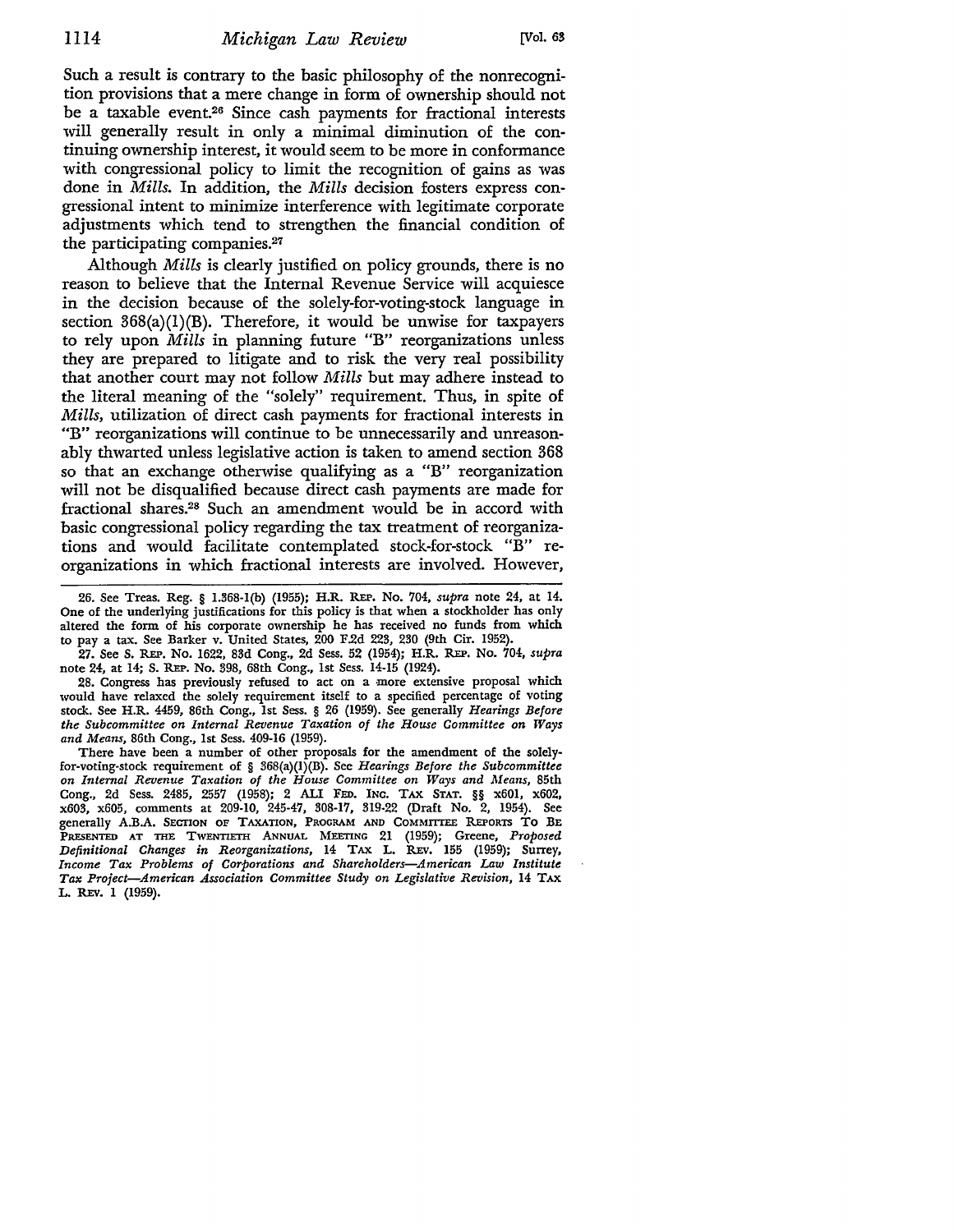$\mathfrak z$ 

since there is no indication that this legislative action will be forthcoming, taxpayers should continue to act with utmost care to avoid direct cash payments for fractional interests in contemplated "B" reorganizations.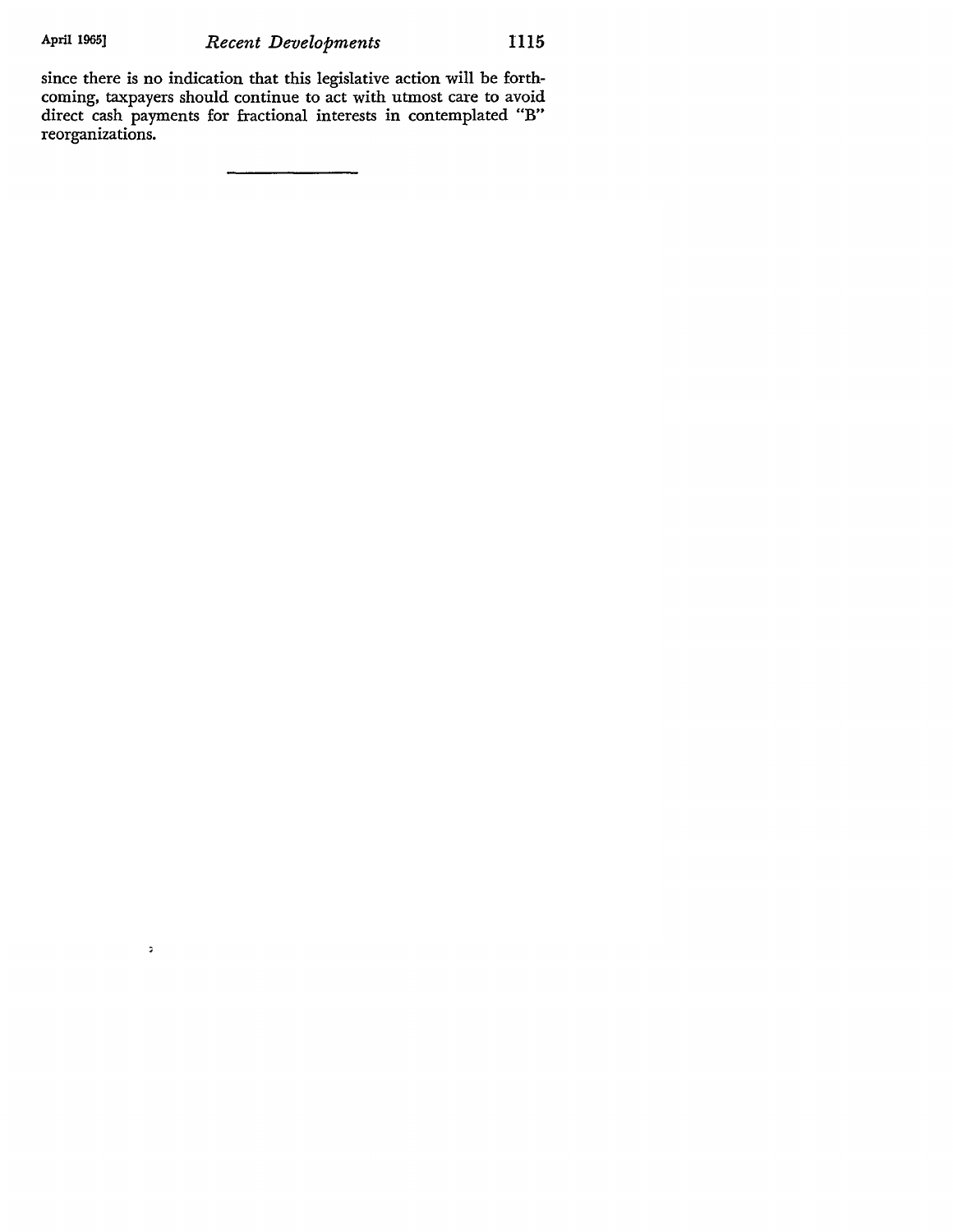arose and in which the carrier neither owns nor operates any facilities.<sup>3</sup>

Decisions subsequent to *Davis* indicate that the Court is reluctant to extend that decision beyond its facts. 4 Thus, the commerce clause objection may be raised only against the maintenance of a suit on a cause of action arising outside of the forum state<sup>5</sup> against a foreign corporation not operating in the forum state.<sup>6</sup> Although the rationale of *Davis* extends to any legal entity in interstate commerce, it is questionable whether the defense is available other than to incorporated common carriers.<sup>7</sup> Moreover, the fact that the plaintiff is a resident of the forum state is often sufficient to dispose of the defense.8 In addition, courts have had little difficulty in finding that the defendant carries on sufficient activities in the forum state to obviate the commerce clause objection.9 However, regardless of the concern in *Davis* about the dilatory effect on commerce caused by the necessity of removing trained employees from their jobs to appear as witnesses-in distant forums,10 later decisions indicate that there has been no incorporation of a requirement of distant witnesses to limit this defense.<sup>11</sup> Although this defense is of limited

4. See International Milling Co. v. Columbia Transp. Co., 292 U.S. 511 (1934); Denver & R.G.W.R.R. v. Terte, 284 U.S. 284 (1932); Michigan Cent. R.R. v. Mix, 278 U.S. 492 (1929); Hoffman v. Missouri *ex rel.* Foraker, 274 U.S. 21 (1927); Missouri *ex rel.* St. Louis, B. **&** M. Ry. v. Taylor, 266 U.S. 200 (1924); Atchison, T. **&** S.F. Ry. v. Wells, 265 U.S. 101 (1924). See generally Farrier, *Suits Against Foreign Corporations as a Burden on Interstate Commerce,* 17 **MINN.** L. Rv. **381** (1933); McGowan, *Litigation as a Burden on Interstate Commerce,* **33** ILL. L. **REv.** 875 (1939); Comment, 45 YALE L.J. 1100, 1114-17 (1936); 44 HARV. L. REV. 863 (1931).

5. See Farrier, *supra* note 4, at 393-95; McGowan, *supra* note 4, at 880-82; Comment, 45 **YALE** L.J. 1100, 1114-17 (1936).

**6.** See generally Farrier, *supra* note 4, at **393-95** (1933); McGowan, *supra* note 4, at **880-82 (1939);** 42 HAsv. L. Rxv. 1062, **1067** (1929).

**7.** See Standard Oil Co. v. Superior Court, 44 Del. **(5** Terry) **538, 62 A.2d** 454 (1948), *appeal dismissed,* **336 U.S. 930** (1949). *But see* Erlanger Mills, Inc. v. Cohoes Fibre Mills, Inc., **239 F.2d 502** (4th Cir. **1956)** *(semble);* **Uhich** v. Hilton Mobile Homes, **126 N.W.2d 813 (S.D.** 1964). See generally McGowan, *supra* note 4, at **882;** Comment, 45 YALE L.J. **1100, 1117 (1936).**

**8.** See Moss v. Atlantic Coast Line R.R., **157 F.2d 1005, 1007 (2d** Cir. 1946), *cert. denied,* **330 U.S. 839** (1947); Barnett v. Texas **&** P. Ry., 145 **F.2d 800 (2d** Cir. 1944); Canadian Pac. Ry. v. Sullivan, **126 F.2d** 433, 438-40 (1st Cir. 1942); Isenberg v. Atlantic Coast Line R.R., **82** F. Supp. 927, **928 (D.** Mass. 1949). *But see* Zuber v. Pennsylvania R.R., **82** F. Supp. **670 (N.D.** Ga. 1949); Hayman v. Southern Pac. Co., **278 S.W.2d** 749 (Mo. **1955).**

**9.** See Moss v. Atlantic Coast Line R.R., *supra* note **8;** Barnett v. Texas **&** P. Ry., *supra* note **8;** Moore v. Atlantic Coast Line R.R., **98** F. Supp. **375 (E.D.** Pa. **1951);** Western Smelting **&** Ref. Co. v. Pennsylvania R.R., **81** F. Supp. 494 **(D.** Neb. 1948); Gregg Co. v. Koninklijke Nederlandsche Stoomboot-Maatschappij **N.V., 205** Misc. **378, 128 N.Y.S.2d 65** (Munic. Ct. New York **1953).** *But see* Overstreet v. Canadian Pac. Airlines, **152** F. Supp. **888 (S.D.N.Y. 1957);** Zuber v. Pennsylvania R.R. Co., *supra* note **8;** Jablonski v. Southern Pac. Co., **76** F. Supp. 1022 **(S.D.N.Y.** 1948); Hayman v. Southern Pac. Co., *supra* note **8.**

**10.** 262 **U.S.** at **315.**

11. International Milling v. Columbia Transp. Co., 292 U.S. 511 (1934); Denver &

**<sup>3.</sup>** 262 **U.S.** at **317.**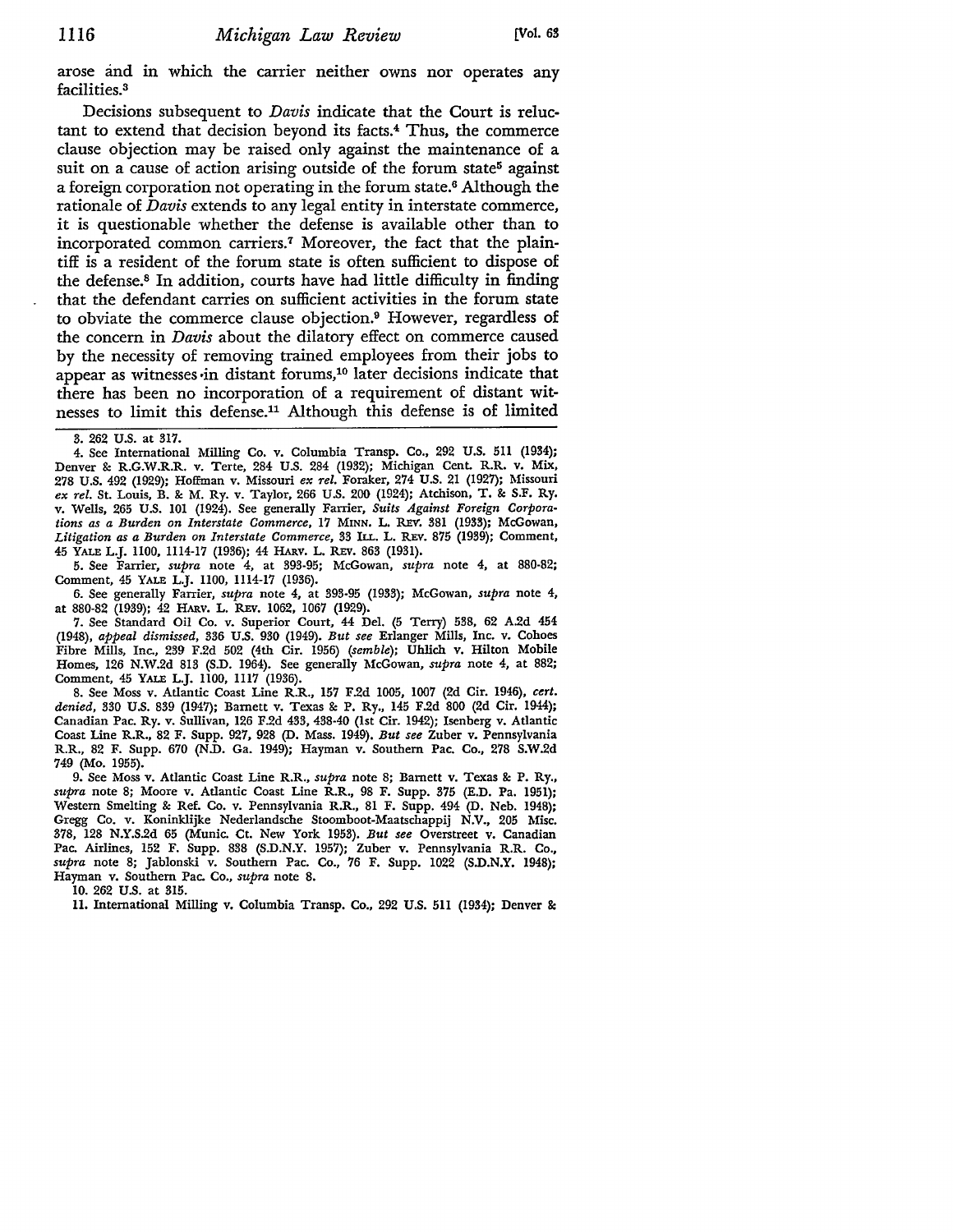vitality today,<sup>12</sup> it continues to be verbalized<sup>13</sup> and occasionally to be successfully invoked.<sup>14</sup>

While recognizing its limited scope, the federal courts have not agreed on whether the defense of an undue burden on commerce can be asserted in the federal courts in an ordinary diversity action. One view is represented by *Overstreet v. Canadian Pacific Airlines, <sup>5</sup>* where a district court on the authority of *Davis* dismissed the suit as an unconstitutional burden on commerce. Another view was expressed in *Wadell v. Green Textile Associates,'6* where a district court found the defendant subject to jurisdiction conferred by the general diversity jurisdiction and venue statutes.<sup>17</sup> Since it is clear that Congress has the constitutional power to burden commerce,<sup>18</sup> the court reasoned that congressional action in conferring jurisdiction was an exercise of that power.<sup>19</sup> A third view, expressed in *Wahl*, is that actions brought originally in federal courts on a diversity basis can never unduly burden commerce since the negative implications of the commerce clause limit state but not federal power.

It would seem difficult to maintain the position of *Wadell* that, merely because the action is proper under the general venue and jurisdiction provisions, Congress has exercised its power to burden commerce by permitting jurisdiction to be asserted over a foreign corporation having only a general sales agent in the forum state. In *Baltimore & Ohio R.R. v. Kepner,20* the United States Supreme Court did hold that the venue provisions of the Federal Employers' Liability Act<sup>21</sup> compelled the federal courts to adjudicate any action that was proper under those provisions.<sup>22</sup> The Court found, how-

R.G.W.R.R. v. Terte, 284 **U.S.** 284 **(1932).** See McGowan, *supra* note 4, at **886-87; 32** COLum. L. REv. 541 **(1937).**

12. See **33** IND. L.J. **358 (1958).**

**13.** See, e.g., Kirkland v. Atchison, T. **&** S.F. Ry., 104 Ga. App. 200, 121 SXE.2d 411 (1961); Barrett v. Boston Sc Me. R.R., 104 N.H. 70, 178 A.2d 291 (1962); Fuss v. French Nat'l R.R., 35 Misc. 2d 680, 231 N.Y.S.2d 57 (Sup. Ct. 1962).

14. See, e.g., Pendzimas v. Eastern Metal Prod. Corp., 218 F. Supp. 524 (D. Minn. 1961) *(semble);* Glaser v. Pennsylvania R.R., 82 N.J. Super. **16,** 196 A.2d **539** (Law Div. 1963).

15. 152 F. Supp. **838** (S.D.N.Y. 1957); *accord,* Zuber v. Pennsylvania R.R., 82 F. Supp. 670 (N.D. Ga. 1949); Jablonski v. Southern Pac. Co., 76 F. Supp. 1022 (S.D.N.Y. 1948); Klepper v. Canadian Pac. Ry., 271 App. Div. **53,** 62 N.Y.S.2d 627 (1946); Cotugno v. Union Pac. Ry., 12 Misc. 2d **235,** 177, N.Y.S.2d 126 (Sup. Ct. 1958).

16. 92 F. Supp. 738 (D.C. Mass. 1950); *accord,* Cooke v. Kilgore Mfg. Co., 105 F. Supp. **733** (N.D. Ohio 1952); Brown v. Canadian Pac. Ry., 25 F. Supp. **566** (W.D.N.Y. 1938).

17. 28 U.S.C. *§§* **1332,** 1391 (1958).

**18.** See, e.g., United States v. Darby, **312** U.S. 100 (1941); Ferguson v. Ford Motor Co., 77 F. Supp. 425, 434 (S.D.N.Y. 1948).

19. 92 F. Supp. at 742.

20. 314 **U.S.** 44 (1941).

21. **35** Stat. **291 (1908),** 45 **U.S.C.** § **56 (1958).**

22. 314 **U.S.** at 54. Compare Jablonski v. Southern Pac. Co., **76** F. Supp. 1022, **1023 (S.D.N.Y.** 1948).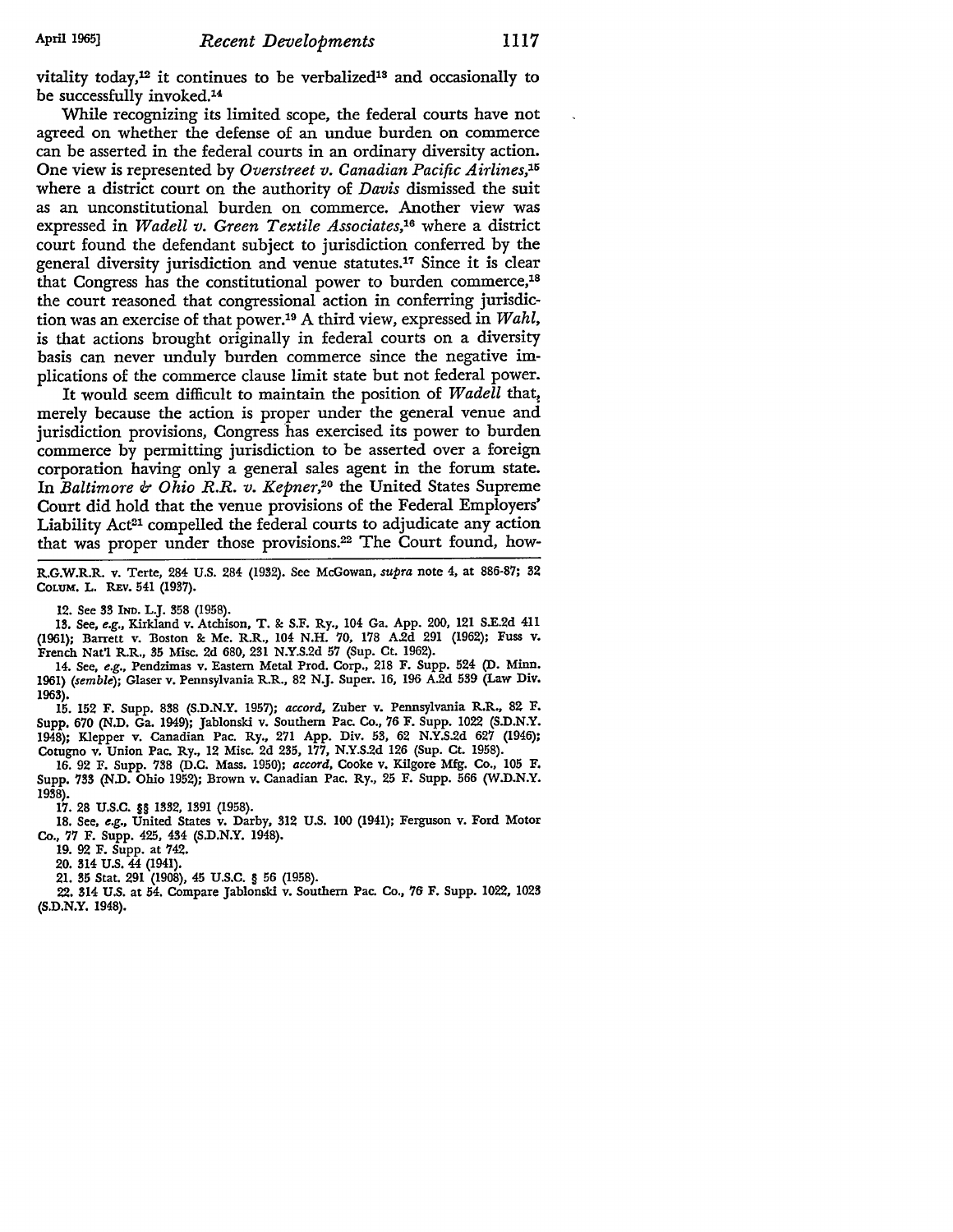ever, that Congress specifically intended those special venue provisions to have that effect.<sup>23</sup> On the contrary, the general diversity power given the federal courts has not been interpreted to compel adjudication. 24 Significantly, in *Woods v. Interstate Realty Co.,25* the Court held that the doctrine of *Erie R.R. v. Tompkins26* precludes federal courts from entertaining diversity actions barred in state courts by "door-closing" statutes.<sup>27</sup> Although Congress has the power to permit the federal courts to adjudicate these suits,<sup>28</sup> the grant of general diversity power has not been considered an exercise of this power.29 In terms of the implied effect of the general diversity provisions to override limitations on federal adjudicatory power, it would seem inconsistent with the approach in *Woods,* therefore, to limit the *Davis* doctrine by holding that the general diversity provisions are an exercise of congressional power to burden commerce by permitting suits in federal courts which *Davis* prohibits in state courts.

The intimation in *Wahl* that the *Davis* doctrine is inapplicable in the federal courts because the commerce clause limits only state power<sup>30</sup> is interesting, but unsupported. It is true that the Supreme Court has never considered a defense based on *Davis* in a case arising in the federal courts.81 However, the rationale of the Court in *Davis*

**23.** 314 **U.S.** at 49-50. See Bickel, *The Doctrine of Forum Non Conveniens as Applied in the Federal Courts in Matters of Admiralty,* **35** CoaNELL L.Q. 12, **15** n.21 (1949).

24. This was explicitly recognized in Gulf Oil Corp. v. Gilbert, 330 U.S. 501, 505 (1947), a forum non conveniens case, in which the Court, discussing the *Kepner* line of cases, said that: "Those decisions do not purport to modify the doctrine as to other cases governed by the general venue statutes." Another example of the absence of compulsion under the general diversity provisions is the abstention doctrine, which prevents federal courts from hearing certain diversity cases in which the controlling state law is not clear. See, e.g., Louisiana Power & Light Co. v. City of Thibodaux, 360 U.S. **25** (1959); Burford v. Sun Oil Co., 319 **U.S.** 315 (1943).

**25.** 337 **U.S. 535** (1949).

26. 304 **U.S.** 64 (1938).

**27.** See also Angel v. Bullington, 330 U.S. 183 (1947). See generally Meador, *State Law and the Federal Judicial Power,* 49 VA. L. Rav. 1082, 1094-96 (1963).

28. **U.S.** CoNsr. art. III, § 2, cl. 1.

**29.** See generally Hill, *.The Erie Doctrine and the Constitution,* **53** Nw. **U.L.** REv. 541, **570** (1958); Weintraub, *The Erie Doctrine and State Conflict of Laws Rules, 39* IND. L.J. 228, 249 (1964).

30. 227 F. Supp. at 841. If the court is correct that the commerce clause limits only state power, an argument that the federal courts would still have to follow state law under *Erie* is possible. If, in addition to the constitutional limitation, the state has an affirmative policy in its refusal to assert jurisdiction, for example the encouragement of limited activities in the state by foreign corporations, *Erie* would seem applicable. Certainly, there is no absolute due process right to sue in an American court. See Comment, 103 U. PA. L. REV. 830 (1955). In the absence of an affirmative state policy, however, it is clear that *Erie* would not preclude the federal courts from adjudicating the suit. *Cf.* Hill, *supra* note 29, at 570-71; Weintraub, *supra* note 29, at 249-51.

**31.** In Atchison, T. **&** S.F. Ry. v. Wells, **265 US.** 101 (1924), the Court held that the enforcement of a judgment obtained in a state court against a foreign railroad corporation in violation of the *Davis* doctrine could be enjoined **by** a federal court.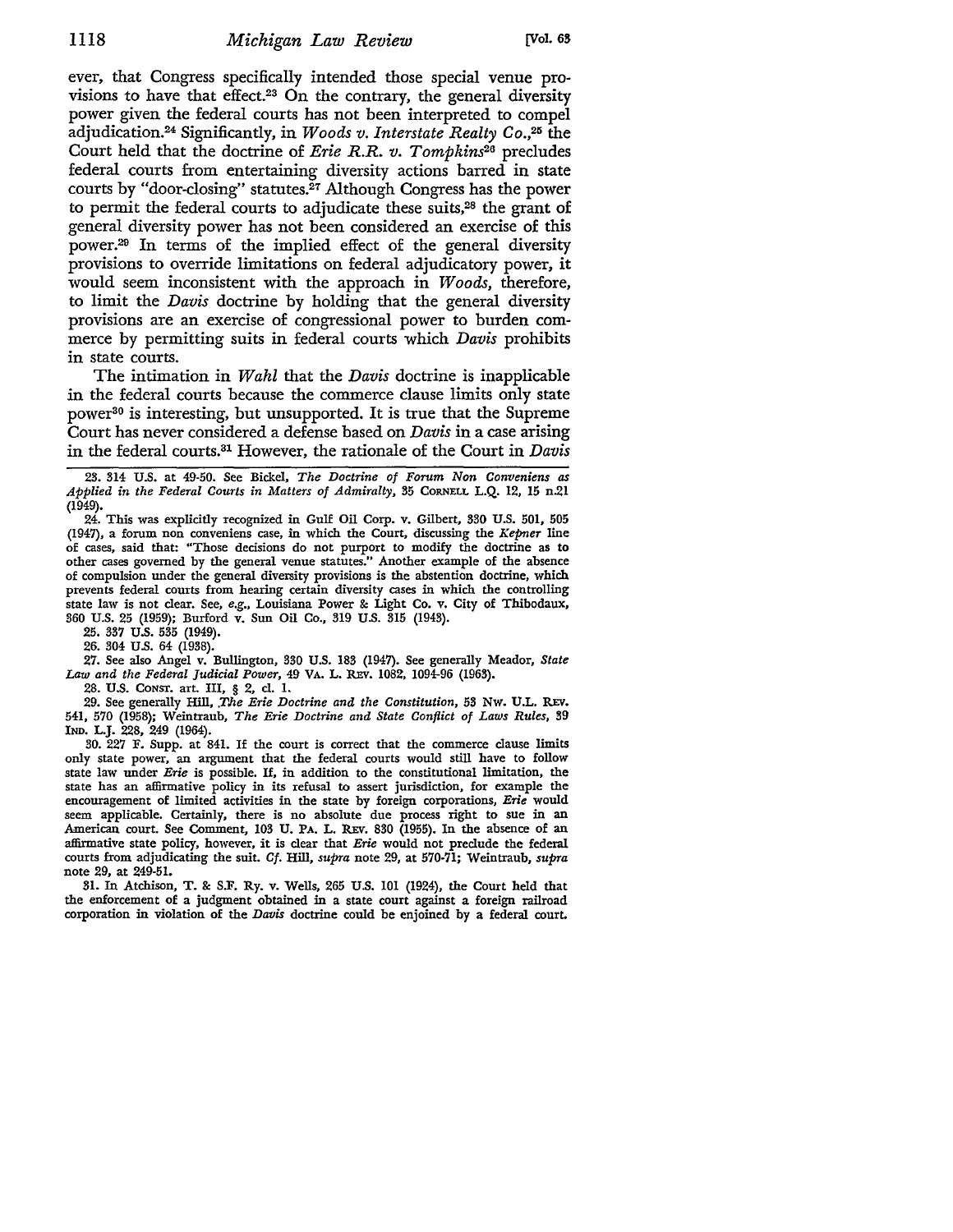that the general submission of common carriers to suit will unreasonably obstruct commerce applies as well to the federal courts,<sup>32</sup> and the language of the Court broadly encompasses suits in both court systems. 33 Moreover, since the power to regulate commerce is vested in the legislative branch of the federal government,<sup>34</sup> it would seem that the federal courts have no power to burden commerce. This question seems analogous to that question of executive power presented in *Youngstown Sheet & Tube Co. v. Sawyer,35* where there were at least four different views among the Justices of the Supreme Court as to whether the President could exercise any powers which fell within the legislative powers of Congress.<sup>36</sup> Nevertheless, each member of that Court considered all powers of the President *to regulate commerce* to be delegated powers.<sup>37</sup> It would seem clear by analogy, therefore, that the federal courts could not burden commerce in the absence of congressional delegation of that power to them. 38 The inability to find a specific intent in the general diversity provisions to burden commerce, as existed in *Kepner,* would seem to preclude finding such a delegation.

Although its range of application has been narrowed,<sup>39</sup> the commerce clause still remains a possible defense to jurisdiction, particularly appropriate to common carriers in foreign commerce. As a constitutional method of adjusting place of trial, analogous to the doctrine of forum non conveniens,40 its value has diminished with the expanded use of that doctrine.<sup>41</sup> Nevertheless, as long as the Supreme Court does not view the *Davis* doctrine as discretionary,<sup>42</sup>

**33.** *Id.* at **315-17.**

**37.** *Id.* at **175.** See also United States v. Guy W. Capps, Inc., 204 **F.2d 655** (4th Cir. 1953), *aff'd on other grounds,* 348 U.S. **296** (1955).

38. See *In re* Debs, **158** U.S. 564 (1895), where the argument was made that the federal courts could not enjoin conduct interfering with interstate commerce unless authorized to do so **by** Congress. The Court sustained the injunction on the basis of a finding of congressional policy. See Kauper, *supra* note **36,** at 148.

**39.** See notes 4-14 *supra* and accompanying text.

40. See Farrier, *supra* note 4, at 392.

41. See generally Barrett, *The Doctrine of Forum Non Conveniens,* **35** *CALF.* L. **Rav. 380** (1947); Comment, 29 **U. CH.** L. REv. 740 **(1962).**

42. Mr. Justice Jackson viewed *Davis* as really a forum non conveniens case. Jackson, *Full Faith and Credit-The Lawyer's Clause of the Constitution,* 45 COLUm. L. **Rv. 1,** 31 (1945). See also Bickel, *supra* note **23,** at **17** n.28. This view has been criticized. See Braucher, *The Inconvenient Federal Forum,* **60 HARv.** L. R1v. **908,** 913 (1947).

**<sup>32.</sup>** See Davis v. Farmers Co-op. Equity Co., 262 **U.S.** 312, 315 (1923), where the Court took notice "that litigation in *States and jurisdictions* remote from that in which the cause of action arose entails absence **of** employees from their customary occupations." (Emphasis added.)

<sup>34.</sup> U.S. CONST. art. I, § 8, cl. 3.

**<sup>35.</sup>** 343 U.S. **579** (1952). **36.** See Kauper, *The Steel Seizure Case-Congress, the President and the Supreme Court,* **51** MicH. L. REv. 141, 177 (1952). Justices Black and Douglas considered the President powerless to act in the sphere of legislative powers of Congress without express authorization. See *ibid.*